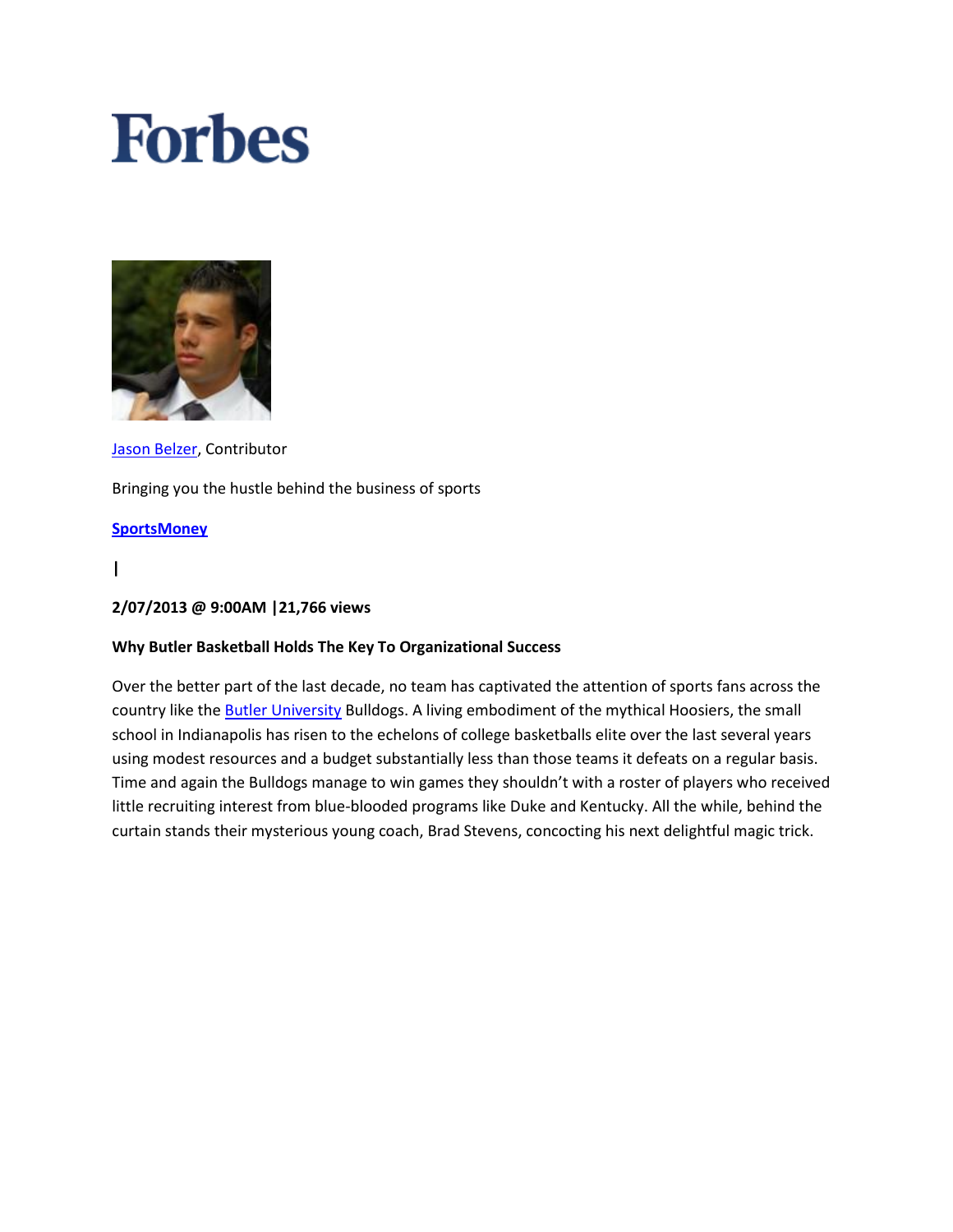

Brad Stevens comes from a long line of Butler coaches who have passed down a secret which holds the key to success when leading teams in sports or the business world. (Image credit: Getty Images)

While many have offered their own fleeting opinions as to why Butler has been so successful, the true answer has remained an enigma. To begin to unravel the mystery, one must dive deep into they culture of the school, athletics program, coaches and its players.

Almost 100 years ago, the legendary Paul "Tony" Hinkle began what would become a legendary half century reign over the Butler athletics program and community. A true renaissance man, Hinkle accumulated an incredible 1060-800-16 record over the course of his career coaching the Butler football, basketball and baseball teams. While the future "Wizard of Westwood", John Wooden, was still perfecting his jump shot as a player up the road at Purdue, Hinkle was performing his own wizardry, leading the Bulldogs to two national titles and a reputation as "Big Ten Killers". Even then, the small school from a small Midwest city was [slaying giants.](http://www.hoophall.com/hall-of-famers/tag/paul-d-tony-hinkle)

The impact Hinkle had on the Butler program goes beyond just wins and losses. Under his leadership, Butler developed not only the first true culture of success in sports, but among modern day organizations as we know. Hinkle passed down his teachings to his coaching proteges and players throughout the years, the programs culture propagating into all aspects of the Butler community. Barry Collier, former head coach and now athletic director of the Bulldog program, eventually formalized the program philosophies by creating five pillars collectively called, "The Butler Way":

- 1. **Humility** Those who humble themselves will be exalted;
- 2. **Passion** Do not be lukewarm, commit to excellence;
- 3. **Unity** Do not divide our house, team first;
- 4. **Servanthood** Make teammates better, lead by giving; and
- 5. **Thankfulness** Learn from every circumstance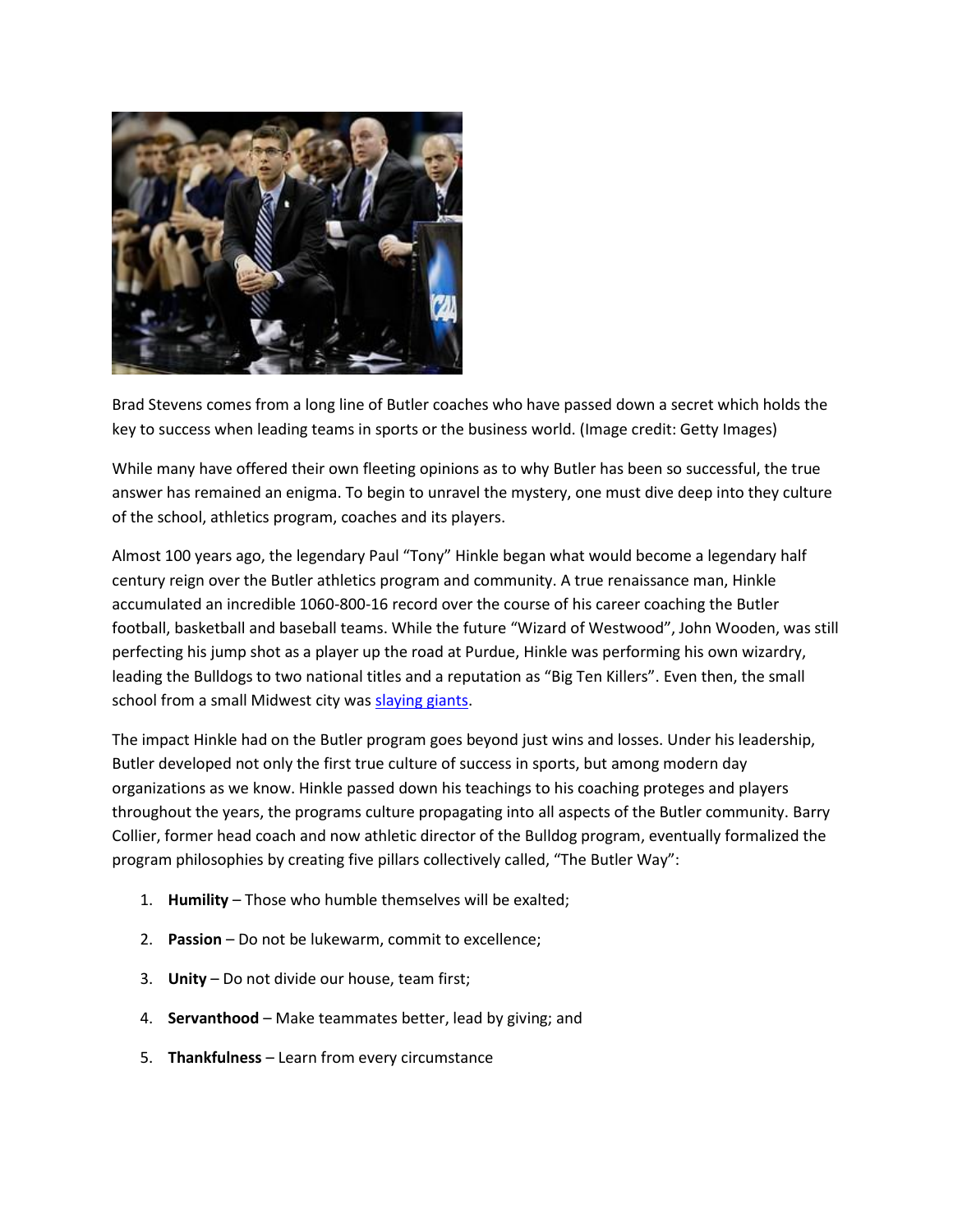The principles that make up The Butler Way are not uncommon to coaches or business leaders. What is different is that Hinkle and those that followed him have not only lived this philosophy themselves, but built the program with fellow coaches and players who already embodied those same beliefs. College basketball teams, not unlike successful corporations, are organizations that compete to attract the top talent in their respective fields. In many cases, with the best talent also comes the biggest egos and organizations can quickly fill to the brim with toxic superstars. Rather than be like most leaders who attempt to forcibly install a "for the greater good" culture in which the individual exists below the team, Butler has instead recruited players who are already willing to sacrifice maximizing their own selfinterest for the ultimate goal of winning as a team. Players can thus devote themselves entirely to playing their role without being biased towards shifting any particular situation towards an outcome that favors only them.

The Butler Way has always begun with a collective determination to conduct oneself appropriately in all circumstances. All Butler team members and coaches are required to promote the program's culture by doing the following:

- 1. Living our core values;
- 2. Placing the well-being of our teammates before individual desires;
- 3. Embracing the process of growth; and
- 4. Demonstrating toughness in every circumstance

Yet the Bulldog's success is more than just principles, but rather resides in the life blood of the very players who join the program and help perpetuate every positive thing the Butler name stands for. Butler's Associate Head Coach, Matthew Graves, has been a part of the Bulldog basketball program for over two decades as both a player and a coach. Graves is the living embodiment of this very concept.

"We have talented players but even greater teammates. Everyone is consumed with embracing the core values our program while also making sure to enjoy the process of getting better everyday", said Graves, adding, "Everyone involved with the program becomes firmly rooted by those values; it makes it easy for us to distinguish the type of player who shares our vision and goals."

Watch any Butler game and something becomes immediately clear – many of the players on the court are of the type that don't score often, grab many rebounds or do anything else particularly well and whose statistics are, at best, average. Certainly they have had talented players on their roster, but none have been highly rated coming out of high school. Yet the Bulldogs time and again are able to match their athletically superior opponents shot for shot. It is the ultimate manifestation of system in which the whole far outweighs the sum of its parts.

Michael Lewis, acclaimed author of Moneyball, calls a player who fits the Butler mode a "[No-Stats All-](http://www.nytimes.com/2009/02/15/magazine/15Battier-t.html?pagewanted=all&_r=0)[Star](http://www.nytimes.com/2009/02/15/magazine/15Battier-t.html?pagewanted=all&_r=0)". A player who is, " widely regarded as a replaceable cog in a machine driven by superstars. And yet every team [they've] ever played on has acquired some magical ability to win."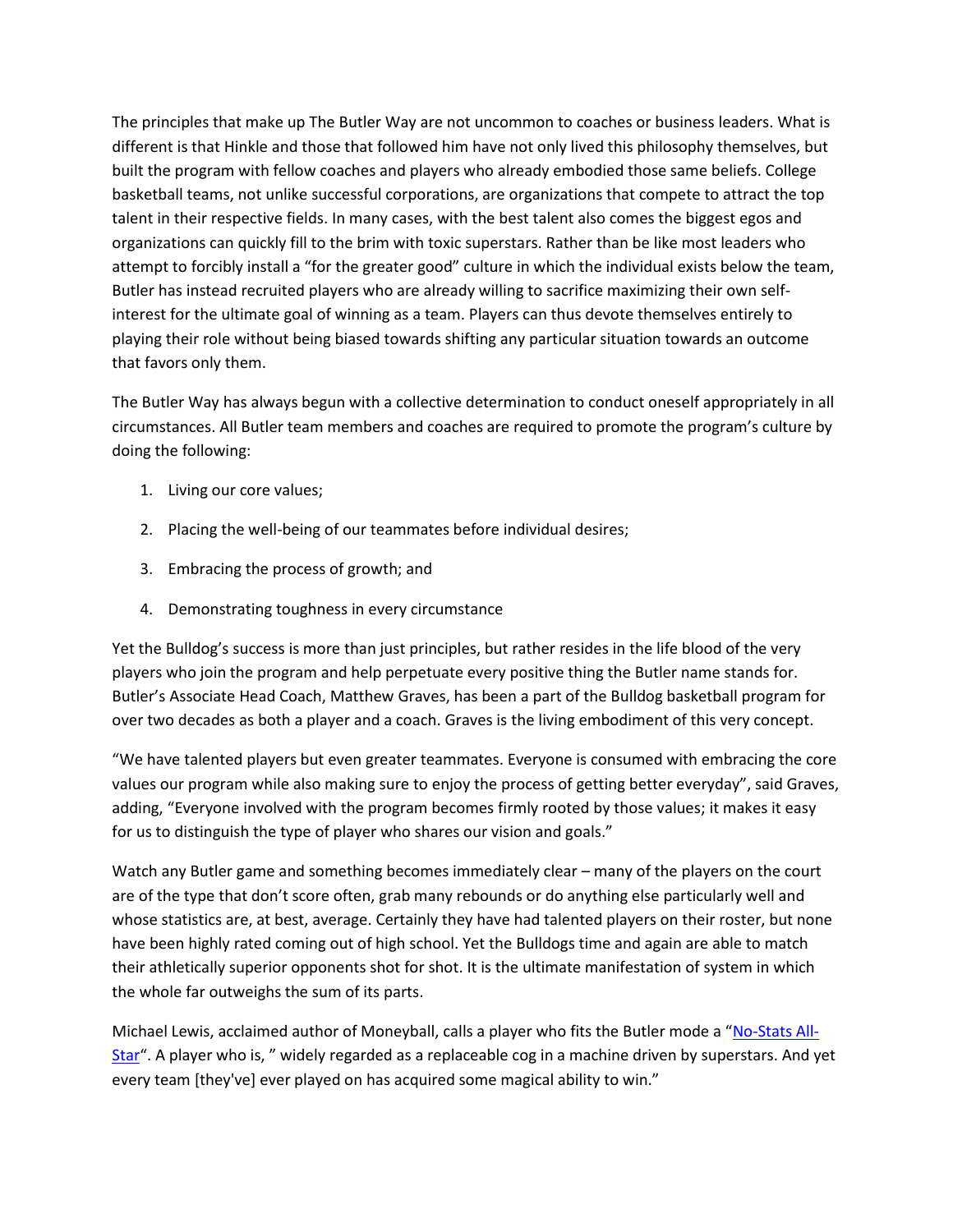The most famous example of such a player is the Miami Heat's Shane Battier. According to Lewis, "Battier's game is a weird combination of obvious weaknesses and nearly invisible strengths. When he is on the court, his teammates get better, often a lot better, and his opponents get worse — often a lot worse. He may not grab huge numbers of rebounds, but he has an uncanny ability to improve his teammates' rebounding… At the same time he somehow improves the defensive efficiency of his teammates by helping them out in all sorts of subtle ways."

Craig Caldwell, Professor of Management , and Jerry Toomer, Executive Partner at Butler University, have studied the Bulldog program extensively. Caldwell believes that, like Battier, the team's players, "are literally catalysts – agents that provoke a chemical reaction between substances that would otherwise have no effect on each other. Butler has a higher percentage of catalyst players than any other program in college basketball. Alone they would be just average, but put them on the court and the pieces start fitting together."

This principle, Caldwell and Toomer go on to explain, is equally applicable to the traditional corporate environment as it is the basketball court, "In today's business world. When teams are brought together to tackle a project, a catalytic, non-star can be as important to the team's success as the team leader or star. This impact can be particularly acute on self-directed work teams as there is no traditional topdown 'we'll-tell-you-what-to-do' approach to management."

The key then is to find individuals who not only fit the existing culture of the organization, but who are driven by an unselfish desire to achieve success through improving their own teammates. In many ways, this is similar to management consultant Jim Collins' concept of "[Level 5 Leadership](http://www.jimcollins.com/index.html)" which requires a "paradoxical blend of personal humility and professional will", but instead applies to not only the head of the organization, but to each individual member as well. It is not simply enough to have people who are " team players"; each person within the organization must actively choose to make those around them better while sacrificing the pursuit of their own self-interest. Butler University has perfected this practice by making it the foundation of its culture.

With March Madness soon upon us, the Bulldogs will once again have the opportunity to be the Cinderella darlings of the college basketball world. As they take the court, written across the backs of their warm-ups will be the word "Catalyst", a reminder to each player that deep within them lies the ability to ignite a chain reaction that will lead their team to victory.

*[Jason Belzer](http://blogs.forbes.com/jasonbelzer/) is Founder of [GAME, Inc.](http://www.gameinconline.com/) and [CSA,](http://www.sportsadvisors.co/) and a Professor of Organizational Behavior in Sports at Rutgers University. Follow him on Twitter [@JasonBelzer](https://twitter.com/JasonBelzer)*

#### **More on Forbes:**

[The Best College Basketball Teams For The Money](http://www.forbes.com/pictures/fiei45jle/the-best-college-basketball-teams-for-the-money/)

**This article is available online at:**